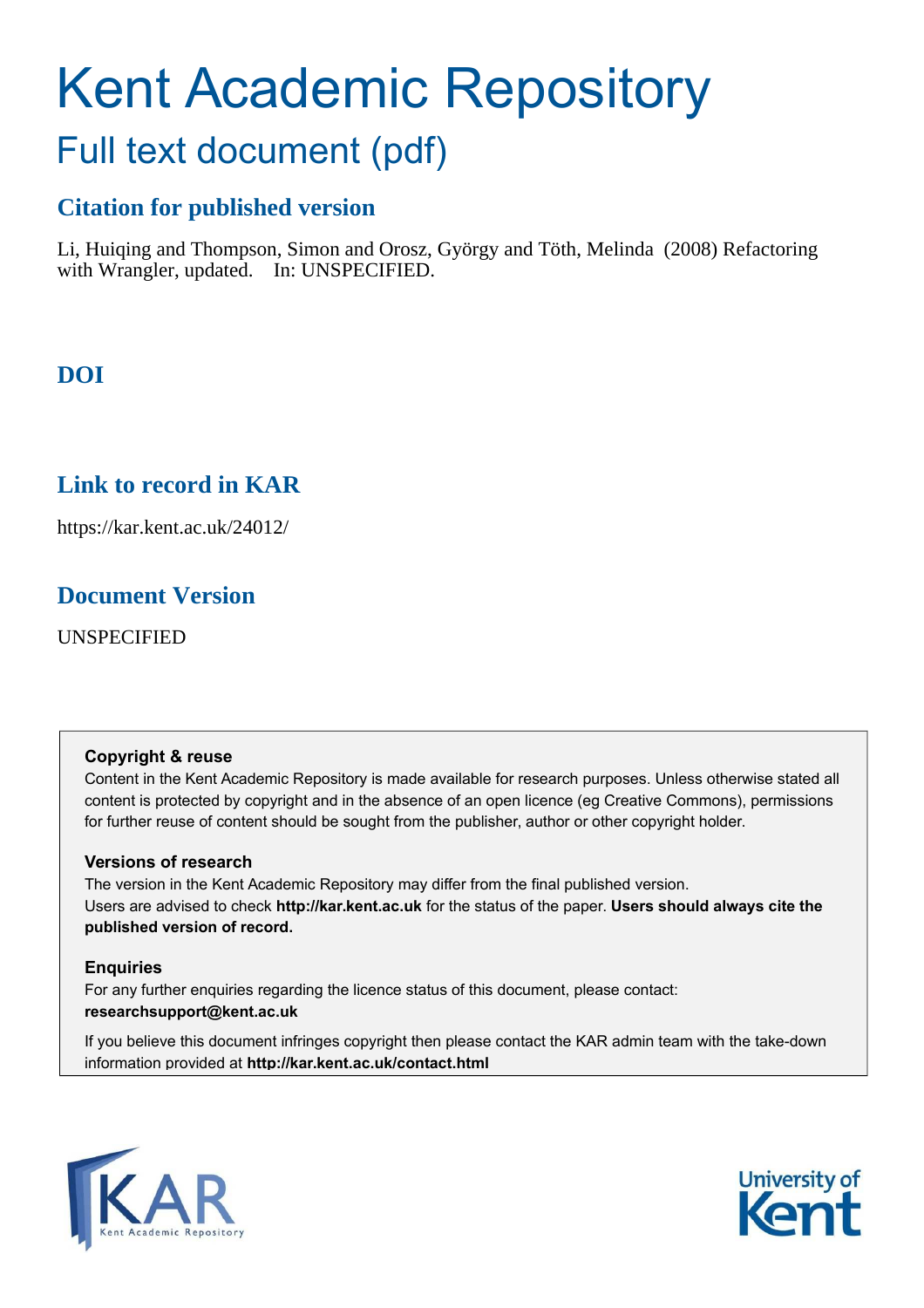## Refactoring with Wrangler, updated

Data and process refactorings, and integration with Eclipse

Huiqing Li and Simon Thompson

Computing Laboratory, University of Kent {H.Li,S.J.Thompson}@kent.ac.uk

#### György Orosz and Melinda Toth

Eötvös Loránd University, Budapest, Computing Laboratory, University of Kent {G.Orosz,M.Toth}@kent.ac.uk

#### Abstract

Wrangler is a refactoring tool for Erlang, implemented in Erlang. This paper reports the latest developments in Wrangler, which include improved user experience, the introduction of a number of data- and process-related refactorings, and also the implementation of an Eclipse plug-in which, together with Erlide, provides refactoring support for Erlang in Eclipse.

*Categories and Subject Descriptors* D.2.3 [*SOFTWARE ENGI-NEERING*]: Coding Tools and Techniques; D.2.6 []: Programming Environments; D.2.7 []: Distribution, Maintenance, and Enhancement; D.3.2 [*PROGRAMMING LANGUAGES*]: Language Classifications—Applicative (functional) l anguages; Concurrent, distributed, and parallel languages; D.3.4 []: Processors

*General Terms* Languages, Design

*Keywords* Erlang, Wrangler, Eclipse, Erlide, refactoring, tuple, record, process, slicing

#### 1. Introduction

Refactoring [\[9\]](#page-9-0) is the process of improving the design of a program without changing its external behaviour. Behaviour preservation guarantees that refactoring does not introduce (or remove) any bugs. While it is possible to refactor a program by hand, tool support is considered invaluable as it is more reliable and allows refactorings to be done (and undone) easily. Refactoring tools [\[24\]](#page-10-0) can ensure the validity of refactoring steps by automating both the checking of the conditions for the refactoring and the application of the refactoring itself, thus making refactoring less painful and less error-prone.

Whilst the bulk of refactoring tools that have been developed have supported object-oriented programming, there is an increasing interest in refactoring tools for functional and concurrent languages. For Haskell there is HaRe [\[15,](#page-10-1) [16,](#page-10-2) [14\]](#page-9-1), which is embedded in both the Emacs [\[4\]](#page-9-2) and Vim [\[30\]](#page-10-3) editors. A prototype of a refactoring tool for Clean is also available [\[29\]](#page-10-4).

We have recently developed the Wrangler tool for refactoring Erlang programs [\[20,](#page-10-5) [17,](#page-10-6) [19,](#page-10-7) [21\]](#page-10-8), and in [\[18\]](#page-10-9) we and the team from Eötvös Loránd University, Budapest jointly reported work on our

Erlang'08, September 27, 2008, Victoria, BC, Canada.

Copyright © 2008 ACM 978-1-60558-065-4/08/09... \$5.00

system and their RefactorErl tool [\[23,](#page-10-10) [25\]](#page-10-11). In this paper we describe the latest developments in Wrangler, which include the introduction of a number of new refactorings, and also the implementation of an Eclipse plug-in which, together with Erlide, provides refactoring support for Erlang in Eclipse.

The rest of the paper is organized as follows. Section [2](#page-0-0) gives a short overview of the Wrangler tool for refactoring Erlang programs. Section [3](#page-2-0) reports several improvements to the Wrangler user experience. The next two sections describe the data-related refactorings: Section [4](#page-2-1) the tupling of function arguments, and Section [5](#page-3-0) the introduction of records. We move to discussing process-related refactorings in Section [6.](#page-4-0) The integration of Wrangler with Eclipse and Erlide is the subject of Section [7.](#page-7-0) Finally, we draw some conclusions and point to further work in Section [8.](#page-9-3)

#### 2. Wrangler

<span id="page-1-0"></span>Wrangler is a refactoring tool which supports interactive refactoring for Erlang programs. It is integrated with Emacs [\[4\]](#page-9-2) and now also with Eclipse [\[7\]](#page-9-4). Snapshots of Wrangler embedded in Emacs and Eclipse are shown in Figure [1](#page-1-0) and Figure [11.](#page-8-0) It uses Distel [\[11\]](#page-9-5) to manage the communication between the refactoring tool and Emacs, and on the other hand the Eclipse integration uses RPC (Remote Procedure Call) to manage the communication.

Wrangler supports more than a dozen refactorings: *Rename variable/module/function*, *Generalise function definition*, *Move function definition to another module*, *Function extraction*, *Fold expression against function*, *Tuple function parameters*, *From tuple to record*, *Rename a process*, *Register a process*, *Add a tag to messages*, and *From function to process*. There are two functionalities for duplicated code detection: *expression search* within a single module and *duplicated code detection* across multiple modules.

#### <span id="page-1-1"></span>2.1 Tool Structure

Every refactoring has two main parts: side-condition checking and transformation. In most cases the side-condition checking is more complex than the transformation itself, because it requires a lot of syntactic and semantic information to be collected and analysed, in order, for example, to ensure that the binding structure of the program is unaffected, or the way in which messages are passed between processes is unchanged. Figure [2](#page-1-1) gives an overview the refactoring workflow in Wrangler.

Wrangler uses the standard Erlang parser, slightly modified to include more layout information, to parse an Erlang program into "parse trees", and the SyntaxTools [\[2\]](#page-9-6) library to build the Abstract Syntax Tree (AST) representation of the program from the parse trees. The AST generated is then annotated with various kinds of syntactic and semantic information including locations, comments, syntax category information, binding structure information, hence becoming the term Annotated Abstract Syntax Tree (AAST). Both

Permission to make digital or hard copies of all or part of this work for personal or classroom use is granted without fee provided that copies are not made or distributed for profit or commercial advantage and that copies bear this notice and the full citation on the first page. To copy otherwise, to republish, to post on servers or to redistribute to lists, requires prior specific permission and/or a fee.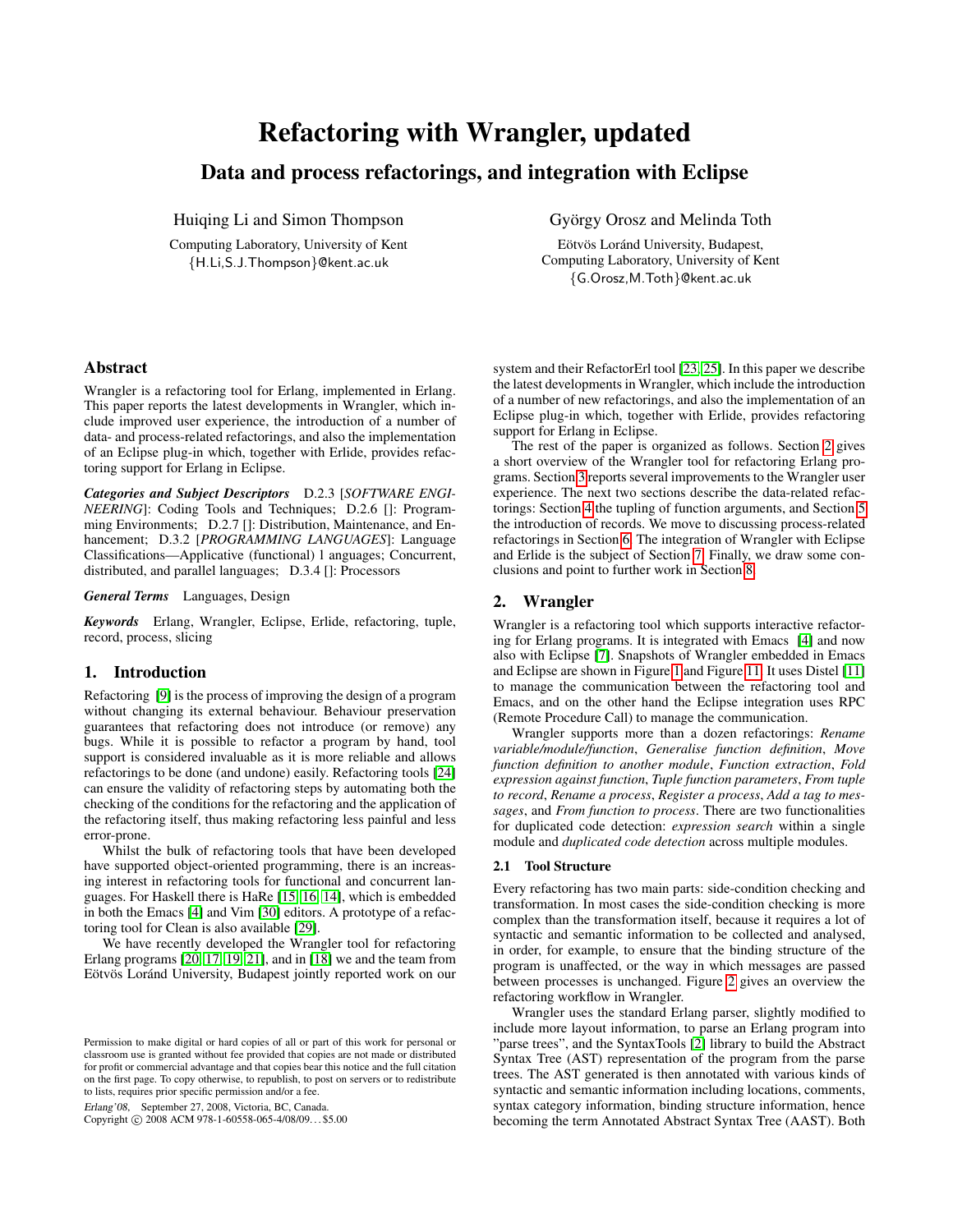<span id="page-2-1"></span><span id="page-2-0"></span>

Figure 1. A snapshot of Wrangler in Emacs



Figure 2. The Wrangler workflow

side-condition checking and program transformation operate over the AAST: during condition checking the conditions typically collate information gathered by walking the tree, and the transformations themselves are also typically accomplished by a tree-walking algorithm.

To perform a refactoring, the refactoring engine first gathers the necessary data and checks that all the side-conditions are satisfied, and then performs the necessary transformation if the previous check succeeds. Most of the refactorings need some user interaction when the refactoring is initiated (typically, a prompt for a new name), and/or during the refactoring process to allow the user to guide the refactoring process. All the refactorings supported by Wrangler are module-aware, supporting the refactoring of multiplemodule projects.

Wrangler preserves the original layout of the program as much as possible, and functions/attributes that are not affected by a refactoring have the layout/comments unchanged after a refactoring. More about layout preservation is given in next section.

<span id="page-2-2"></span>In order for users to be able to undertake refactoring in a speculative way as a part of their software development process, it is important to be able to undo any transformation. This can be done in Emacs, but if any edits have been performed after the last refactoring these will be lost; in the Eclipse embedding, the undo streams for edits and refactorings are fully integrated.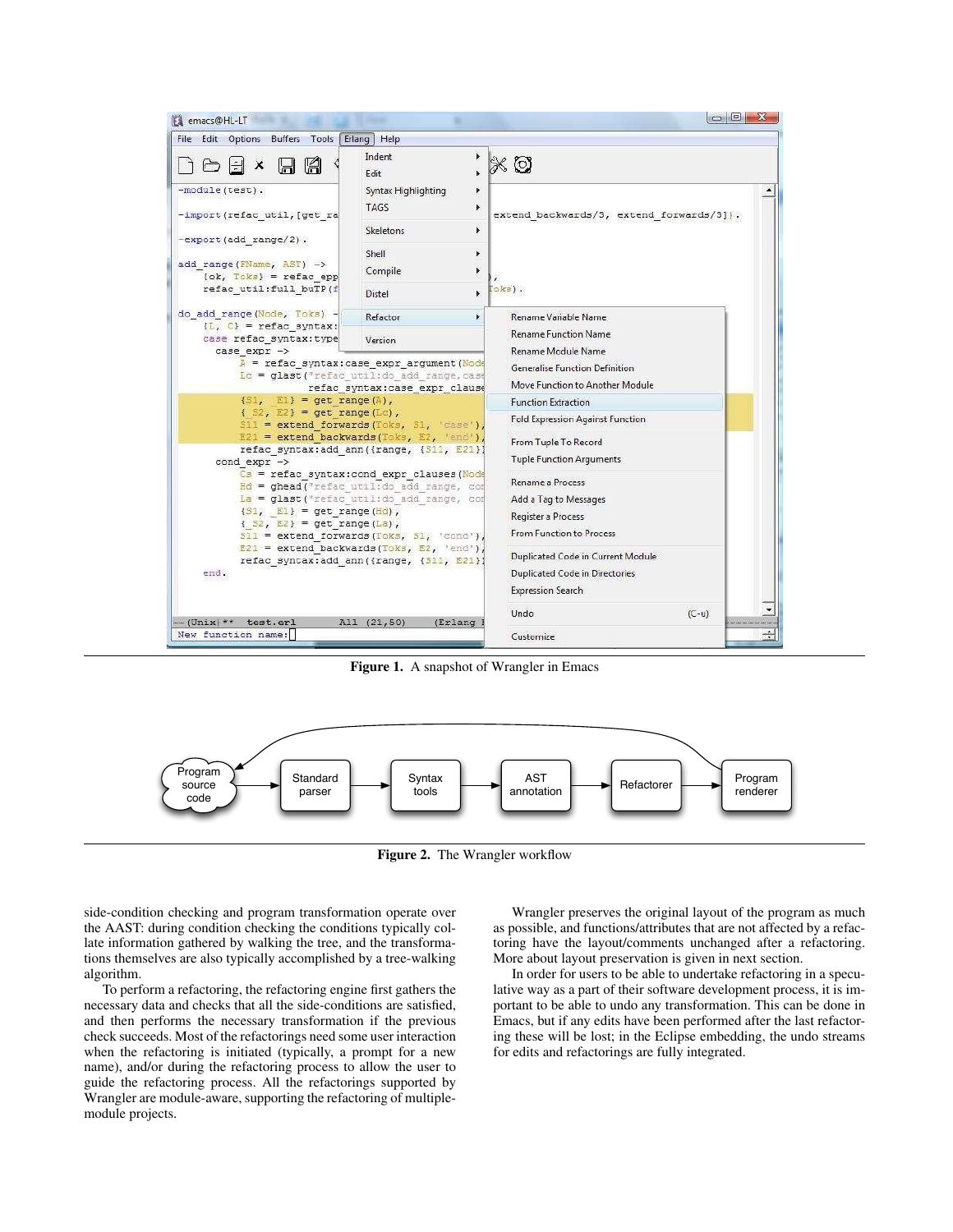#### 3. Improved User Experience

To better meet its users' expectations, the infrastructure of Wrangler has been modified in several ways, including improved program appearance preservation, support for refactoring code with syntax errors, and enhanced efficiency in the refactoring process. More details follow in the reminder of this section.

#### <span id="page-3-0"></span>3.1 Program Appearance Preservation

By program appearance preservation, we mean that the refactored program should preserve the original program's layout and comment information as much as possible. Programmers would be reluctant to use a refactoring tool which reformats their code and makes it unrecognisable to them. Comment information is valuable for program understanding and long-term maintenance, therefore should never be discarded by the refactorer. Wrangler was designed to preserve comments, but not layout, from the very beginning.

Originally, we decided to use a pretty-printer to format the transformed program hoping that the layout produced would be acceptable by Erlang programmers; however, we soon discovered that this was not ideal. Our own refactoring experience suggested that sometimes the new layout produced could be so different from the original one that we would rather not to do the refactoring, hence we needed a better way to render the transformed program.

With the current implementation of Wrangler, program appearance preservation is achieved by making use of both token stream and AST. Erlang's standard token scanner discards both whitespace and comments from the source, however we have extended it to keep both. Location information, which is kept in both token stream and AST, is used to map the AST representation of an syntax phrase – such as a function, an attribute and so forth – to its token stream representation. After a refactoring, only those functions/attributes that are affected by the refactoring process are formatted by a pretty-printer, and all the other function/attributes are rendered by extracting the source from the token stream, therefore have their layout completely unchanged. The pretty-printer used by Wrangler respects the original layout, such as line width, of each function/attribute to be printed, and in most cases produces a layout very similar to the original layout of the function/attribute.

#### 3.2 Refactoring Code with Syntax Errors

Wrangler has also been extended to accept Erlang programs that contain syntax errors or macro definitions that cannot be parsed by SyntaxTools. When the program under consideration has syntax errors or unparsable macros, functions/attributes to which these errors/macros belong are not refactored by the refactoring process, however warnings asking for manual inspection of those parts of the program will be given by Wrangler.

This feature was made possible in Wrangler by two facts. Firstly, the Erlang parser is self-recoverable, i.e., a function/attribute that does not parse does not stop the parser from parsing the code following it; secondly, location information kept in the AST and token stream allows us to extract the source code for those syntactically erroneous functions/attributes from the token stream, and put them back into the program during the program rendering process.

#### 3.3 Efficiency Enhancement

While the program analysis and transformation needed by each refactoring may be different, all refactorings need to parse the program under consideration and annotate the AST produced, as shown in Figure [2.](#page-1-1) When refactoring a large project, a considerable amount of time could be spent on program parsing and annotation, and this could slow down the refactoring process. Therefore, it would be preferable if we could avoid the parsing and annotation process when it is possible, or parse and annotate the program when the refactoring engine is idle.

With Erlang as the implementation language of Wrangler, reusing of AAST is naturally achievable using Erlang processes, and indeed that is the approach we have adopted. With the latest implementation of Wrangler, a gen\_server process, called *AST server*, is dedicated to AST management. If an AAST is needed, the refactorer engine will ask *AST server* for it. With *AST server*, an Erlang module is parsed only when its AAST does not exist or is out-of-date. The refactoring engine also informs the *AST server* when a module has been refactored, which will then update its AAST repository in the background. In a similar way, there is also a process in charge of maintaining the function/module callgraph in the background.

#### 4. Tuple Function Parameters

The refactoring *Tuple Function Parameters* groups a number of consecutive arguments of a function into a tuple. This refactoring also modifies the arguments to the call sites of the function, and affects multiple modules if the function is exported, therefore has a global effect.

<span id="page-3-1"></span>To apply this refactoring in Wrangler, the user first points the cursor to a function parameter or an application argument in the editor, then selects *Tuple Function Arguments* from the *Refactor* menu, after that the refactorer will prompt for the number of elements that are to form the new tuple.

*Tuple Function Arguments* has the following side-conditions:

- The indicated position in the editor must be a formal argument of a function definition or an application argument.
- The desired length of the tuple (*m*, say) must be valid. If the chosen parameter is the *n*-th element of the function arguments, and then *m+n-1* should not be larger than the arity of the function.
- The new function produced with a reduced arity should not conflict with existing functions.
- <span id="page-3-2"></span>• The function must not be an OTP callback function.
- As a design decision, we ask the user to initiate the refactoring from the module where the function is defined.

The example in Figure [3](#page-2-2) illustrates an application of this refactoring which groups the first two parameters of function f/3 into a tuple. Function f/3 is exported by its defining module and used by another module, and in this case both the definition of f/3 and its application in the other module tup2 are changed. The export attribution is also affected by the refactoring.

| Create tuple                        | Result                           |
|-------------------------------------|----------------------------------|
| $\neg \text{module}(\text{tup1}).$  | $\lnot$ module $(\text{tup1})$ . |
| $-export([f/3]).$                   | $-$ export $([f/2])$ .           |
| $f(A, B, C)$ ->                     | $f(\{A, B\}, C) \rightarrow$     |
| $A+B+C$ .                           | $A+B+C$ .                        |
|                                     |                                  |
| $\neg \text{module}(\text{tup2})$ . | $\lnot$ module $(\text{tup2})$ . |
| $-export([g/3])$ .                  | $-export([g/3])$ .               |
| $g(X, Y, Z) \rightarrow$            | $g(X, Y, Z) \rightarrow$         |
| $tup1:f(X, Y, Z)$ .                 | $tup1:f({X,Y},Z)$ .              |
|                                     |                                  |

Figure 3. Tupling the first two arguments of the function f.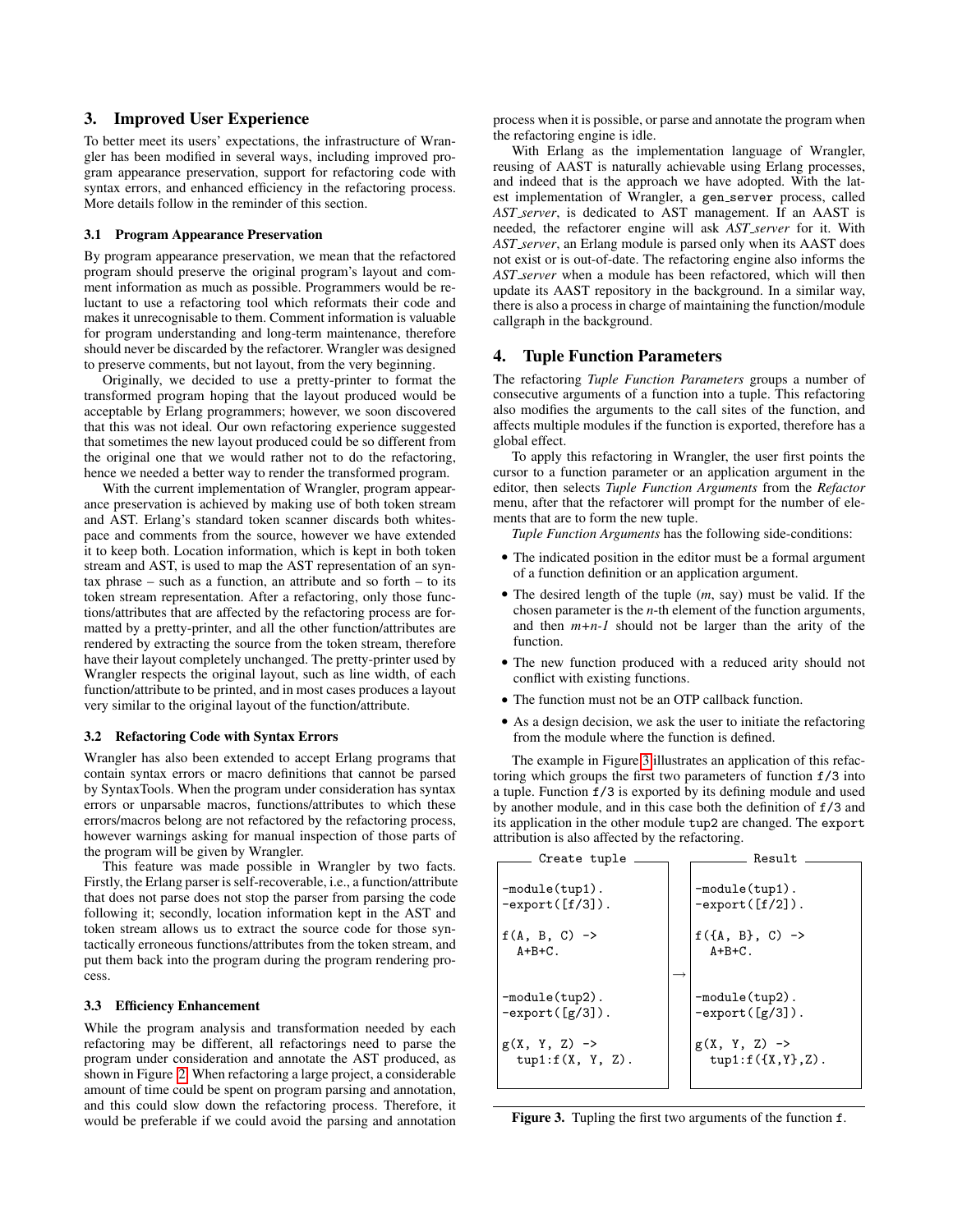In the case that the function under consideration is used in an implicit *fun* application or a meta-function application, Wrangler will issue a warning message asking the user to check and modify manually if necessary.

#### 5. Introduce Records

Erlang's principal data structuring mechanism is the *tuple*, which corresponds to the C structure, or indeed to tuples in other functional programming languages. The Erlang *record* allows tuple fields to be named, allowing programmers more flexibility in implementation by hiding some of the data representation. One example of this would be to allow a programmer to add a field to an existing record.

Thus, the process of turning a tuple into a record is a natural refactoring, which we call *From Tuple to Record*. This has been explored by the RefactorErl team [\[22\]](#page-10-12), but to date remains a prototype in that system. We have chosen to take a bottom-up approach to implementing it in the work reported here.

<span id="page-4-1"></span>Specifically we have chosen to implement the refactoring which transforms a tuple function parameter into a record expression. This refactoring modifies both the definition of the function and its application sites across the program. If the given record name does not exist, a new record definition is created by the refactorer.

<span id="page-4-0"></span>In the remainder of this section we report the design and implementation of *From Tuple to Record*, and then explore ways in which this should be extended.

#### 5.1 From Tuple to Record

To apply this refactoring in Wrangler, first mark a tuple in the editor, which should be a function parameter or an application argument, then select *From Tuple to Record* from the *Refactor* menu, and after that the refactorer will prompt for the record name and the record field names. As a design decision, the user should initiate the refactoring from the module where the function is defined.

A number of side-conditions are necessitated by this refactoring, and they are:

- The starting and ending positions of the selected text should delimit a tuple, which is a function parameter or an application argument.
- The given record name and field names should be atoms, and the record name should not have been used as a record name.
- The number of the field names given must be equal to the selected tuple size and must be distinct.

The example in Figure [4](#page-3-1) shows the application of *From Tuple to Record* to the first argument of function  $f/2$ . A new record, named rec, with two fields has been created, and both the definition of f/3 and its application in g/1 have been changed. Since f/2 is not exported by its defining module, this refactoring has a local effect; whereas the example in Figure [5](#page-4-1) illustrates an application of this refactoring which affects multiple modules. In the latter example, both the definition of f/3 and its application in the other module, record2, are affected. A record definition is created in both module record1 and module record2. The resulting program could be further refactored by lifting the record definition into a .hrl file.

#### 5.2 Types and the refactoring

The example in [6](#page-3-2) illustrates refactoring a function which has more the one function clause, and can be applied to both tuples and lists. In this case the refactoring needs to analyze the function calls to the transformed function to decide whether an argument is a tuple (which will become a record) or not. In general this is not decidable, and so it will be necessary to add some run-time type checking (using case for example) to decide whether the argument

Create record expression -module(record). -export([g/1]).  $f(\{A, B\}, C) \rightarrow$  $A+B+C$ .  $g(X)$  ->  $f({X, 2*X}, 3*X).$ 

```
Result
-module(record).
-export([g/1]).
-record(rec,{first,second}).
f(#rec{first=A, second=B},C) ->
    A+B+C.
g(X) ->
  f(#rec{first=X,second=2*X},3*X).
```
Figure 4. An example of *From Tuple to Record* affecting a single module

|                                            | Type example |  |
|--------------------------------------------|--------------|--|
| $ f(\{A, B\}, C) \rightarrow$<br>$A+B+C$ ; |              |  |
| $f([],C) \rightarrow 9.$                   |              |  |
| $h(X) \rightarrow$                         |              |  |
| $Y = \{X, X\},$                            |              |  |
| $f(Y, 5)$ ,                                |              |  |
| $S = \Box$                                 |              |  |
| $f(S, 3*X)$ ,                              |              |  |
| $Z = mod:app(X)$ ,                         |              |  |
| $f(Z, X)$ .                                |              |  |
|                                            |              |  |

<span id="page-4-2"></span>Figure 6. Function with multiple clauses

is a record or not. This will clutter up the code, but serves as a warning to the possible user of a refactoring like this.

#### 5.3 Replace tuple with record

In order to inform the next steps of our work, we have undertaken a case study of the Erlang Standard Library in order to discover the most used patterns of record usage. The three that we have discovered are

- Replace tuple with record in a function body. Instead of accessing a tuple literally, we can name the record in the function argument and access it directly.
- Using record update. If a tuple expression is a variant of another tuple expression, the former can be defined from the latter using record update syntax.
- <span id="page-4-3"></span>Record access. Access to components of a record can be given by an access expression, rather than by a pattern match of the whole record.

Used in combination, these transformations allow a user to hide the representation of a data type, thus giving a more abstract, and thus more flexible, interface to the data. It remains a research challenge to provide the appropriate interface to this collection of refactorings, so that a 'batch' application of them to a whole set of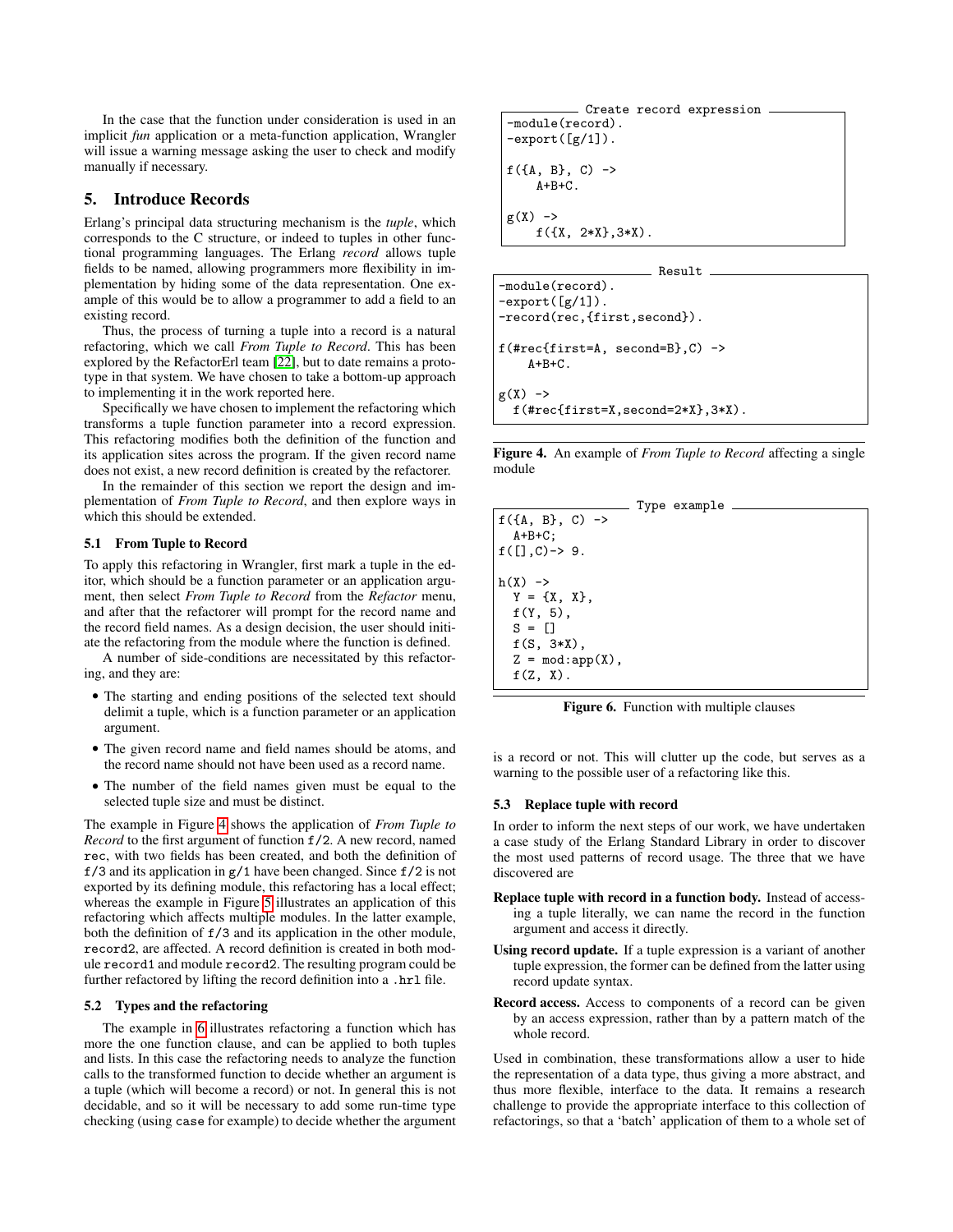

Figure 5. An example of application of *From Tuple to Record* affecting multiple modules

functions which operate over a given (conceptual) data type can be devised.

#### 6. Process-related Refactorings

Built-in support for lightweight processes is one of the strengths that distinguish Erlang from other programming languages. Erlang programs are made of lots of processes. These processes can communicate with each other by sending messages. In Erlang, programming with processes is easy, needs only three new primitives: spawn, send (!) and receive; however, undisciplined use of processes could make the program hard to understand and maintain. For example, some typical process-related bad code smells include

- Code for implementing a single process spans across multiple modules, or code for more than one kind of process exist in the same module.
- Use process and message passing when a function call can be used, or use sequential function calls to model parallel activity.
- Name of a registered process does not reflect its role or functionality.
- Send/receive untagged messages.
- Non tail-recursive functions, especially non tail-recursive servers.
- Register a process that only lives a short time, or not register a process that lives a long time
- Not use generic OTP libraries, such as the generic server, when doing so is more appropriate.

Most of the above bad code smells can be detected, and refactored out step by step manually. However, after having examined a few basic refactorings, such as *register a process*, *add a tag to messages*, we realised that the dynamic nature of the language and the implicitness of process and communication structure of an Erlang program present a challenge for tool support of automated processrelated refactorings, or at least some of them.

For example, the refactoring *register a process* registers a process with a name provided by the user, and replaces the receiving process identifier in a send expression with the process name if the process identifier refers to, and only refers to, the selected process. An example application of this refactoring is shown in Figure [7.](#page-4-2) For this refactoring to be behaviour preserving, the following sideconditions are necessary:

- The process name provided by the user should be an atom, and should not have been used as a process name in the program under consideration.
- The selected process should not have been registered.
- Should multiple instances of the process exist during run time, they should not co-exist at the same time.



Figure 7. Register a process

If all the side-conditions are met, we are then able to proceed with the transformation. However, when replacing a process identifier in a send expression with the process name, we must make sure that the process identifier *only* refers to the process selected. For instance, in the example shown in Figure [8,](#page-4-3) the Pid in expression Pid!message should not be replaced by pname because this Pid is associated with multiple process instances.

| ίa                   | (b)                   |
|----------------------|-----------------------|
| $f(Fun)$ ->          | $f$ (Fun) ->          |
| $Pid = spam(Fun)$ ,  | $Pid = spam(Fun)$ ,   |
| $g(Pid)$ ,           | register(pname, Pid), |
| $Pid1 = spam(Fun)$ , | $g(Pid)$ ,            |
| $g(Pid1)$ .          | $Pid1 = spam(Fun)$ ,  |
|                      | $g(Pid1)$ .           |
| $g(Pid)$ ->          | $g(Pid)$ ->           |
| Pid!message.         | Pid!message.          |
|                      |                       |

Figure 8. Register a process

Even though this refactoring is very basic, neither its sidecondition analysis or its transformation is straightforward to carry out due to the dynamic feature of Erlang and the design of Erlang's process system. Next, we summarise the major challenges that we have encountered when process-oriented refactoring is concerned.

• Processes in an Erlang program are syntactically implicit. Unlike some other concurrency-oriented programming languages,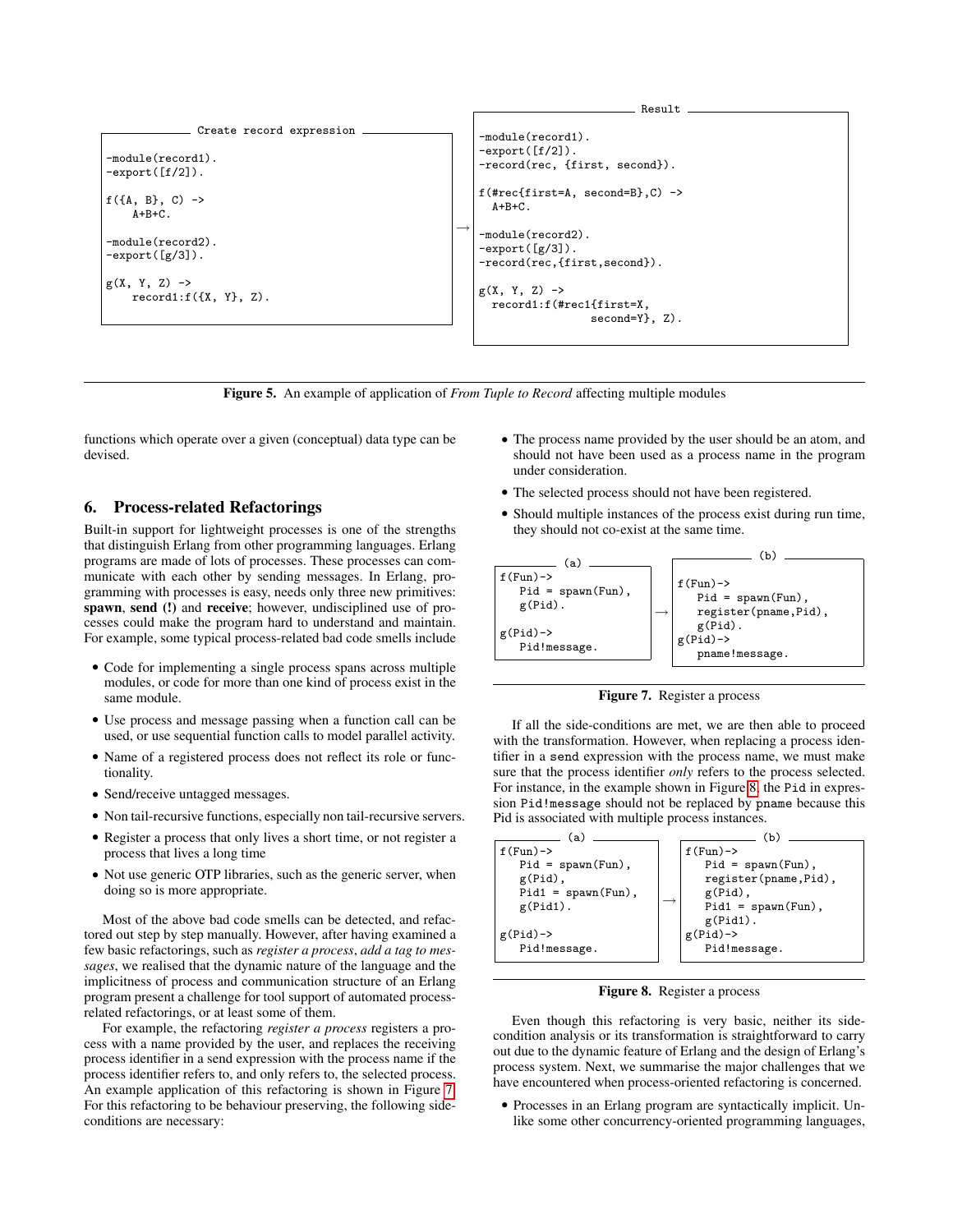such as Pict [\[27\]](#page-10-13) in which processes and channels are syntactically marked out, Erlang does not have a syntax category designed especially to identify processes. In an Erlang program, a process is created by the application of spawn/1 or its variants. spawn/1 itself is just an Erlang built-in function. For example, the expression

#### Pid = spawn(Fun)

creates a new concurrent process that evaluates Fun, and returns a Pid whose value identifies the process.

• Implicit connection between a process identifier and the process identified. The spawn expression above also reveals the fact that what identifies a process is not the name of the process identifier, but the actual value. Since a variable can take part in computation, or pass its value to other variables, it is possible that two or more process identifiers have the same value, therefore refer to the same process. Deciding whether two or more process identifiers refer to the same process statically needs dataflow analysis. Furthermore, as the Erlang type system only provides run-time rather than static type checking, even whether a variable stands for a process identifier or not is not always clear from the static view of the program.

While it is possible to name a process using the function register/2 provided by Erlang, it is not always desirable to do so especially if a process only lives a short time, and sometimes it is not possible to do so as pointed out by the sideconditions of *Register a process*.

- The process communication structure is implicit. Processes in an Erlang program communicate with each other by message passing. Pid!Message sends Message to the process identified by Pid, and returns the message itself; receive...end receives a message that has been sent to a process. Because of the indirect connection between a process identifier and the send/receive expressions of the identified process, trying to establish a connection between a send expression in one process and the corresponding receive expression in another process is difficult, not even to mention the mapping between particular messages sent/received. This is particularly obvious when the refactoring *Add a tag to messages* is concerned. This refactoring tries to add a tag to all the messages received (or sent) by a particular process, and obviously it needs to find out where these messages are sent from.
- Unlike functions or modules, a process in Erlang does not have a clear syntactically specified body or scope. Statically a process consists of the collection of functions that are reachable from the entry function/expression of this process. But, it is possible for multiple processes to share code, even send/receive expressions. Sharing of send/receive expressions makes it difficult to refactor messages sent/received, since it potentially affect all those processes sharing the code, as well as those processes that communicate with them.
- Process context dependent evaluations. Erlang is a language with side-effects. Some of the built-in functions provided by Erlang depend on the context of the current calling process. A particular example is the function self/1, which returns the process identifier of the calling process. Hence, care has to be taken if a refactoring changes the execution context of an expression. Examples of this kind of refactorings include *From function to process*, *From process to function*, *Spawn a new process to execute an expression* etc.

As mentioned before, Wrangler uses *annotated abstract syntax tree* (AAST) as the internal representation of Erlang programs. The annotation information includes binding information of variables and functions, syntax category, location, comment information, tokens, etc. Together with some fundamental functionalities for function call graph construction, module graph construction, sideeffect analysis, etc, the existing infrastructure provides enough information to proceed with most refactorings regarding to the pure functional part of the language, but not with most process-related refactorings because of the challenges presented above.

<span id="page-6-0"></span>To support process-related refactorings, we have extended our work in two aspects. Firstly, we have extended the existing AAST representation of Erlang programs with process information; secondly, we have exploited the use of slicing techniques to help the refactoring process. As a design strategy, Wrangler always try to extract as much necessary information as possible by static analysis, and minimise the amount of information needed from the user.

The remaining of this section is organised as follows. We first describe the annotation of AAST with process information, then discuss program slicing and its uses within the refactoring context. Finally, a summary of the process-related refactorings supported by the current implementation of Wrangler is given.

#### 6.1 Annotate AST with Process Information

In an Erlang program, the only way to create a process is via the application of spawn, which creates a new concurrent process and returns a process identifier. But because process identifiers can be passed to other functions as parameters or returned values, or even passed to other processes by messages, sometimes it is not clear which process an identifier refers to. With this analysis, we aim to establish a static connection between a process identifier occurrence and the process identified. Due to the syntactic implicitness of Erlang processes, we use the spawn expression to represent the process created. In Wrangler, a particular spawn expression is identified by the combination of the spawn expression itself, the enclosing function of the spawn expression and the relative location of the spawn expression within the function. Location is needed to resolve the cases when two or more lexically the same spawn expressions occur in the same function.

As an example, given the sample code (a) in Figure [8,](#page-4-3) this analysis will annotate each occurrence of Pid in function f/0 with

$$
\{\text{pid}, \ [\{\text{spam(Fun)}, \ \{\text{mod}, \ f, 1\}, 1\}]\},
$$

in which pid means the variable represents a process identifier, spawn(Fun) is the spawn expression that creates this identifier,  ${mod, f, 1}$  refers to the enclosing function of the spawn expression, and the last integer 1 means that the spawn expression is the first spawn expression in this function. Here we assume that the name of the module to which the sample code belongs is mod. However, the occurrences of Pid in function g/1 will be annotated with the following information because of the multiple application sites of this function:

$$
\begin{array}{ll} \{\text{pid, } [\{\text{spawn(Fun)}, \{\text{mod}, f, 1\}, 1\}, \\ & \{\text{spawn(Fun)}, \{\text{mod}, f, 1\}, 2\}]\}.\end{array}
$$

With this kind of annotation, we are able to check whether two process identifiers refer to the same process or not by looking at the spawn expressions associated with them. The basic annotation algorithm used by Wrangler works as follows:

- 1. Construct the call graph for functions, and sort it topologically based on the dependencies between functions.
- 2. Within each function definition, annotate every occurrence of spawn application expression with process identifier information as illustrated above.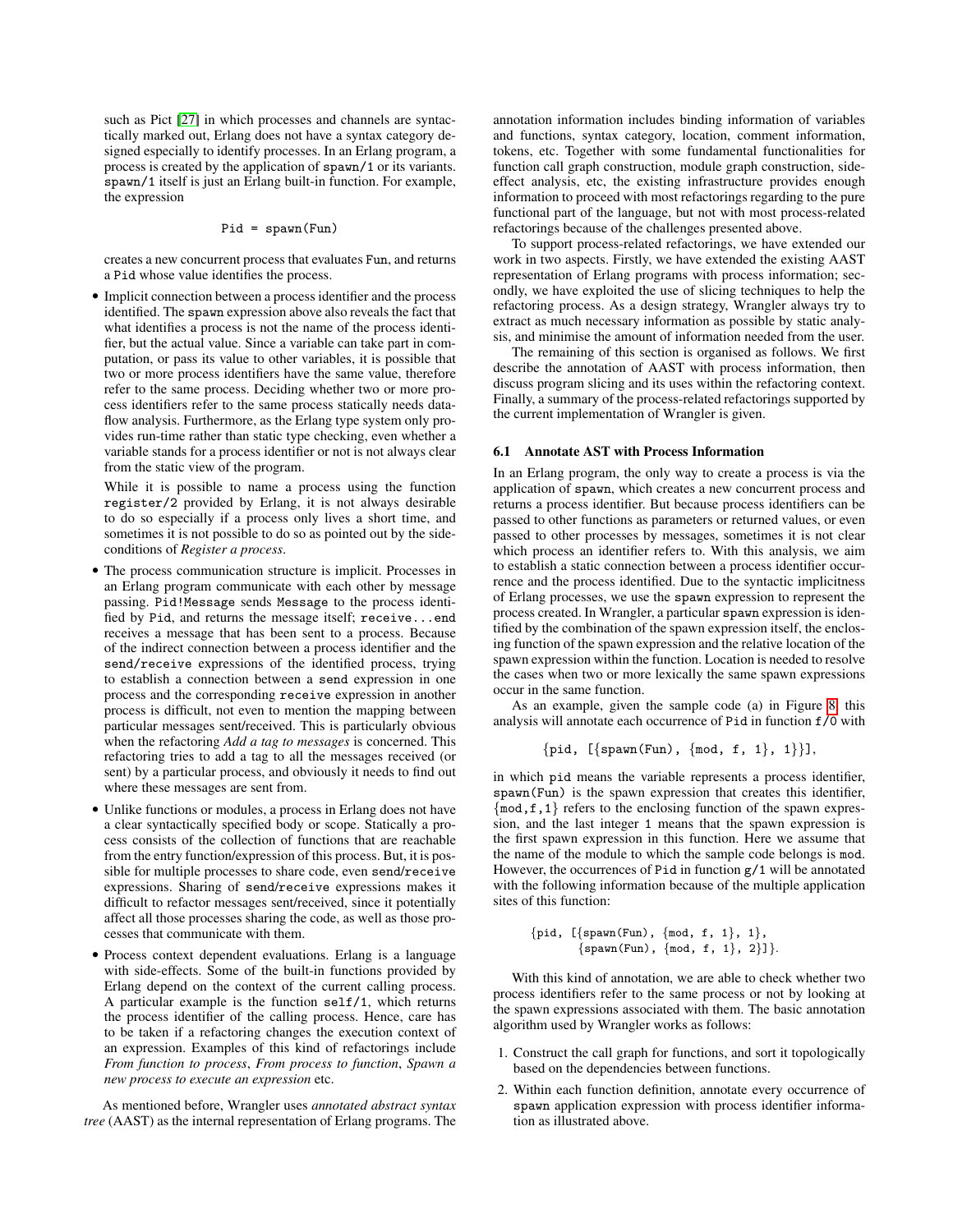- 3. Analyze the call graph in a bottom-up order to propagate process information within each function definition through function application (when a function returns a process identifier), pattern matching and the binding structure of variables whenever it is possible. In the case that a function returns a process identifier, the return type of this function is also recorded.
- 4. Analyze the call graph in a top-down order to propagate process information from the call-sites to local function definitions.
- 5. Repeat from step 3 until a fix-point has been reached.

Apart from spawn expressions, process identifiers returned by other built-in functions, such as self/1, could also be annotated in a similar way.

So far, this algorithm does not handle complex pattern matching and message passing, therefore only partial process information is annotated into the AAST. However, methods have been taken to indicate whether the information annotated to a process identifier is complete or not.

<span id="page-7-1"></span>User input is still needed when an undicidable situation occurs, but we try to reduce this kind of situations by the use of slicing techniques when it is possible.

#### 6.2 Program Slicing

Apart from annotating AAST with process information, we have also exploited the use of program slicing techniques to reduce the number of uncertainties encountered by the refactoring engine by marking out the scope of the program that needs to be analysed or transformed.

The concept of program slicing was first introduced by Weiser. In [\[31\]](#page-10-14), Weiser defines a program slice *S* as *a reduced executable program obtained from a program P by removing statements, such that S replicates part of the behaviour of P*. The slicing process generally starts for a *slicing criterion*, which represents the point in the code whose impact is to be observed with respect to the entire program. A backward slice contains all parts of a program that may have an effect on the criterion in question; by contrast, forward slices contain all parts of a program that may be affected by the selected criterion. Program slicing has its applications in many areas, such as debugging, code understanding, reverse engineering, program testing, etc. Program slicing itself could also be refactorings. For example, a function returning a tuple could be sliced into two functions, each of which returns an element of the tuple.

Within the context of refactoring Erlang programs, we have mainly exploited the use of static program slicing to reduce the scope of the program to be analysed, with the hope to reduce those undicidable cases for which Wrangler needs to ask for user's input or issue warning messages in order to proceed with the refactoring process. Both forward and backward inter-function slicing of Erlang programs have been implemented. In this paper we are not going into the details of the implementation, instead we focus on benefits of slicing during the refactoring process.

#### 6.2.1 Forward slicing

Given an expression or a subset of the arguments of an Erlang function, Wrangler's forward slicer returns all parts of the program that may be affected by the value of the selected expression or arguments by employing data dependency analysis. The slicing algorithm operates cross function borders if the returned value of the function depends on the slicing criterion or any expression that depends on the slicing criterion is passed as a parameter to a function defined within the application in question. For instance, the example code (b) in Figure [9](#page-6-0) shows the slicing result for the first spawn(Fun) expression in function f/1.

<span id="page-7-0"></span>The major benefit of forward slicing is that it gives a clear scope of the program which might be dependent on the selected criterion,



Figure 9. Forward slicing

therefore a confined scope for program analysis if only the parts of the program that depend on the slicing criterion is necessary to be analysed. For example, to check whether a spawned process has been registered by other processes, we only need to check those registration expressions that belong to the slice produced by taking the spawn expression as slicing criterion. Reducing the analysis scope also reduces the number of undicidable situations encountered.

#### 6.2.2 Backward slicing

In contrast to forward slicing, backward slicing uses a backward traversal of the data dependency flow from the point of interest given in the slicing criterion, and returns the parts of the program that could potentially affect the value of the selected expression. Depending on the applications of the computed slices, some will require that the returned slice is executable, while others only need the relevant expressions to be returned without checking whether those expressions form a syntactically well-formed program or not. With Wrangler, backward slicing has been used mainly with two scenarios. More details follow.

• Slice in order to evaluate. In some situations, it would help the refactoring process if Wrangler could know the possible values of a specific variable or expression. One approach is to use the functionalities provided by the module erl\_eval, which defines an Erlang meta interpreter for expressions. For example, the function erl\_eval: exprs/2, or its variants, can be used to evaluate a sequence of expressions in an abstract syntax representation. *First slice then evaluate* could ensure that only those expressions which could affect the value of the selected expression will be evaluated. More than that, in the case that the expression sequence to be evaluated depends on some formal parameters of the enclosing function, interfunction slicing provides more chances for the evaluation to be successful.

For instance, with refactorings such as *rename a registered process*, *register a process*, Wrangler needs to know the process names that have already been used by the program, however this is not always straightforward when a process name can be dynamically composed as shown in the example code (a) in Figure [10.](#page-7-1) Taking the variable ProcessName from the expression register(ProcessName, Pid) as the slicing criterion, Wrangler's backward slicer will return the expression shown in part (b) in Figure [10.](#page-7-1) If there are multiple applications of the enclosing function of the slicing criterion, or functions that call this function either directly or indirectly, the slicer will return a list of expressions, each of which corresponds to a nonrecursive call chain that leads to the function containing the slicing criterion. Note that it is not always the case that the produced slices can be evaluated, because of the lack of bindings for some functions for example, but again one strategy of Wrangler is to extract as much as information needed as possible.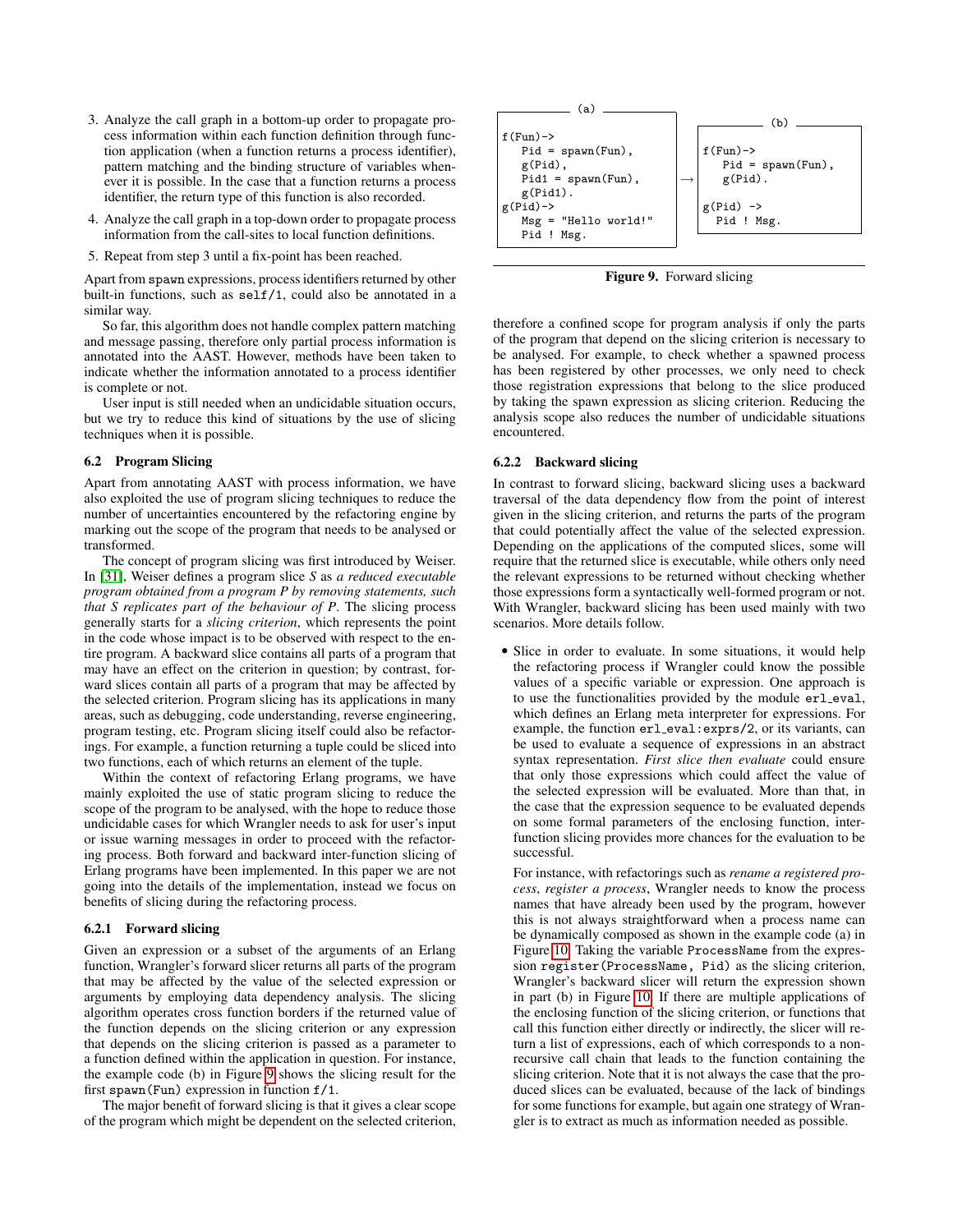

fun(Prefix) -> ProcessName = list\_to\_atom(Prefix++"\_proc"), ProcessName end (begin Prefix = "ch1", Prefix end).

Figure 10. Backward slicing

• Like forward slicing, backward slicing can also be used to refine the scope of analysis. For example, taking a process identifier as the slicing criterion, backward could help to locate where the process is spawned, and even the initial function of the process identified.

The current slicing algorithms implemented in Wrangler do not handle process communication, and this aspect will be further investigated in the future.

#### 6.3 Process-related refactorings supported by Wrangler

A number of process-related refactorings have been implemented using the enhanced infrastructure of Wrangler, and they are:

- *Register a process*, which register a process identifier with a user-provided name, and replaces the use of the process identifier in a send expression with the use of the process name whenever this is safe. Registering a process with a name allows any process in the system to communicate with the process without knowing its Pid.
- *From function to process*, which turns a function definition into a process, and all the calls to this function into communication with the new process. This refactoring provides potential for memorisation of the computed results and adding new functionalities.
- *Rename a registered process*, which renames a process' registered name to a user-provided new name. The main challenge of this refactoring is to detect whether an atom with the same name in the program presents a process name or not.
- *Add a tag to the messages sent/received by a process*, which adds a tag to all the messages received (or sent) by a process. This refactoring affects not only the process where the refactoring is initiated, but also the other processes which commutate with it. The refactoring does not distinguish individual messages received (or sent) by a process, therefore all the messages belonging to the processes involved will be added the same tag. The tags added can then be renamed manually by the user to distinguish different kinds of messages. While not ideal, this refactoring still help to mark out a clear scope that needs inspection.

#### 7. Eclipse integration

There are some imitations to the way in which Wrangler is integrated into the Emacs editor, and so we have investigated integrating Wrangler in Integrated Development Environment (IDE).

In doing this we aimed to make as few changes to Wrangler as necessary, and to use it as a 'black box' to provide services to the IDE. On the other hand, this integration work provides a perspective on the design of Wrangler (and indeed Eclipse and its refactoring model) and we discuss this at the end of the section. Before that we describe the background to the work, and then give an overview of the integration work; full details of this work are given in the project report, [\[26\]](#page-10-15).

#### 7.1 Emacs

Emacs [\[4\]](#page-9-2) is an highly configurable text editor with syntax highlight tool, debugger interface among many other features, but – as its name says *Editor MACroS* – it is just an editor with additional functionalities. What is more the fundamentals of the current version were originally written in 1984, when the developers of the tool, in a very understandable way, did not address refactoring support.

So the support provided by Emacs for various code transformation scenarios is not as good as it might be. To be more specific

- A typical refactoring will affect a complete project, rather than a single file. When integrating a refactoring tool with Emacs it therefore becomes necessary to define a notion of project, by, for instance, specifying a set of search paths.
- <span id="page-8-0"></span>• A number of refactorings – such as those which move a definition from one module to another, or those which rename a module – affect the way in which a project is built using'make' or other systems. Changes made within the editor-embedded refactorer will not by default be reflected in the build infrastructure of the system.
- <span id="page-8-1"></span>• Emacs has a notion of 'undo', related to the editing operations; a refactoring tool will also provide a separate 'undo' operation; it is not at all clear how the two separate 'undo' operations can be put together.

Taken together these arguments against editor-embedded refactoring systems prompted us to investigate ways in which Wrangler could be integrated with an IDE.

#### 7.2 Eclipse

The best developed open source IDE is Eclipse [\[7,](#page-9-4) [12\]](#page-9-7), which *is an open source community whose projects are focused on building an extensible development platform, . . . for building, deploying and managing software across the entire software lifecycle. Many people know us . . . as a Java IDE but Eclipse is much more than [that]* [\[7\]](#page-9-4). In particular Eclipse has a plug-in architecture [\[5\]](#page-9-8) which supports the integration of new functionality for Java and other languages. Plug-in distribution and update is provided by the Eclipse organisation.

For us, the most important thing is the refactoring support of Eclipse. It provides a very well documented refactoring API, the Eclipse Language Toolkit (LTK) [\[10\]](#page-9-9), with fully support for integration into various aspects of the infrastructure of Eclipse, including

- the refactoring menu,
- refactoring previews, and,
- 'undo' and 'redo' support.

The LTK is described in more detail in Section [7.4](#page-8-1) below, when we describe how Wrangler refactorings are integrated into Eclipse. Integration of this sort has already been developed for the Ruby language [\[6\]](#page-9-10).

Eclipse is designed to be a universal tool platform and provides several extension points and APIs to extend it. The basis of Eclipse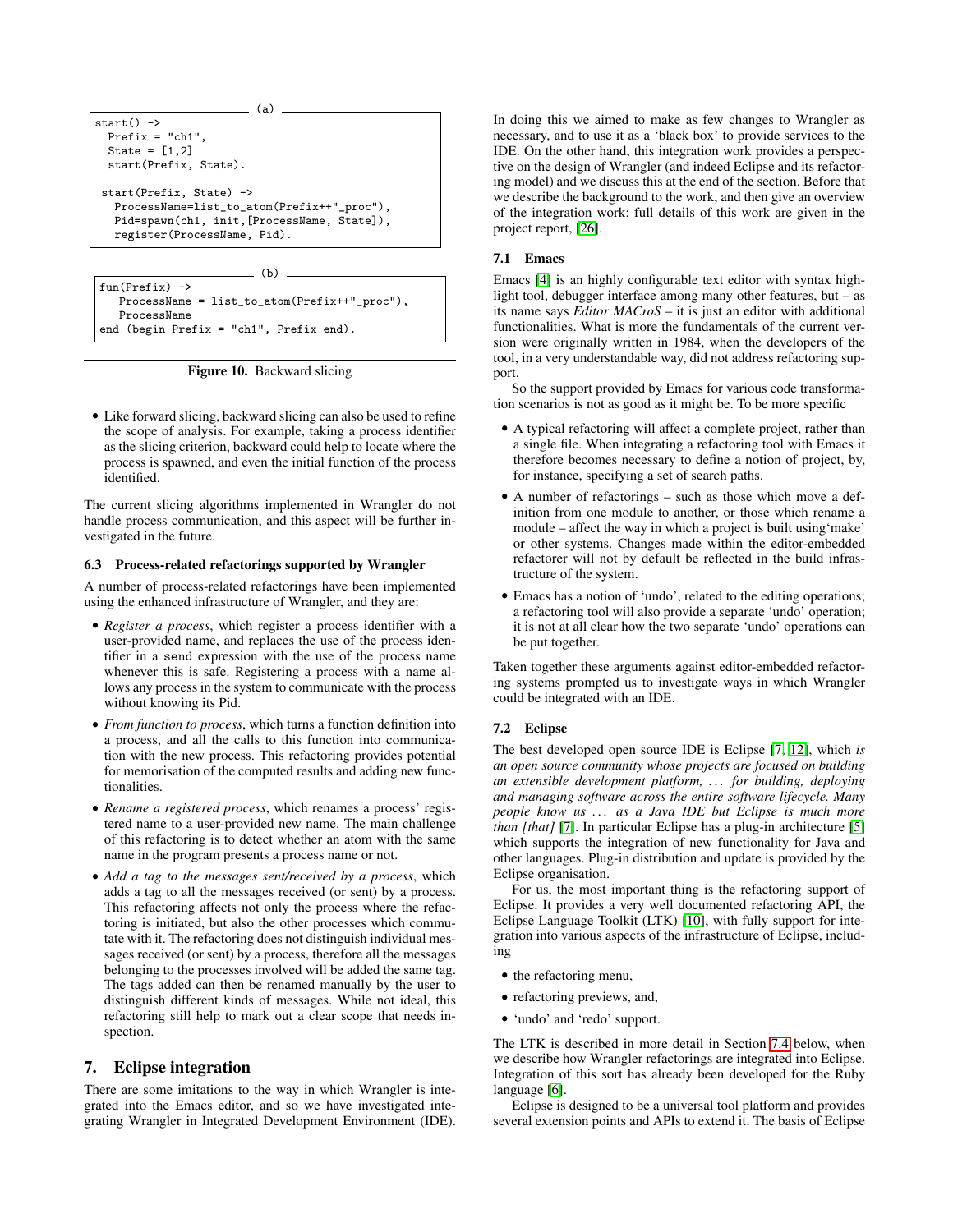<span id="page-9-3"></span>

Figure 11. Wrangler in Erlide

is the kernel (or *runtime*), which loads plug-ins as needed. On top of this are four components

- Workspace. The Workspace component handles the resources, including files, directories, projects, connections. Every modification of a resource is handled by the Workspace component; it also stores the history of each resource, letting the user undo or redo changes.
- Workbench. The Workbench is the graphical interface next to the kernel. It is implemented in Eclipse's own Standard Widget Toolkit (SWT), giving OS native look-and-feel. It manages all the views, editors, and user actions as well. Of course it is also extensible using its extension points.
- Team. This provides support for working with CVS / SVN repositories among other version management systems.
- Help. This supports the definition and contribution of many kind of documentation.

Plug-ins can declare extension points, which can be used by others to extend its functionality in a controlled way. The Wrangler plugin uses the following extension points:

- org.eclipse.ui.editorActions: This allows plug-ins to add menus and toolbars to the workbench, when the selected editor type becomes active. In our case this was used to add the Refactor menu.
- org.eclipse.ui.bindings: A binding is used to define relations between sets of conditions, commands and keybindings, and is used to create shortcuts for refactorings.
- org.eclipse.ui.commands: This is used to create commands and command categories. A command is an abstract representation of a semantic behaviour; in our case it makes the connection between actions and bindings.

#### 7.3 Erlide

<span id="page-9-13"></span>The Erlide [\[8\]](#page-9-11) plug-in provides an Eclipse-based development environment for Erlang, with features including a built-in console, automated build tool, syntax highlighting, code completion and debugging support, outline and running processes view and live expression evaluation; see Figure [11.](#page-8-0) The Erlide backend is a Java interface for an Erlang node [\[3\]](#page-9-12). It provides thread safe RPCs (Remote Procedure Call) to each node, and each project is linked to a backend. This backend starts and stops when the project is opened or closed.

#### 7.4 Integrating Refactorings using the LTK

<span id="page-9-6"></span>The LTK provides a toolkit for integrating refactorings into Eclipse. This has a number of advantages, such as integrating them with the preview mechanism and the undo/redo mechanism, but it does provide a somewhat different workflow for refactorings than that assumed by Wrangler. An initial problem was that Wrangler is designed to modify source files, and we needed first to modify it so that it returns a new copy of the file. More fundamentally, the LTK workflow follows this pattern

- <span id="page-9-12"></span><span id="page-9-2"></span>1. The user initiates the refactoring.
- 2. An initial check is made of some of the preconditions.
- <span id="page-9-8"></span>3. User interactions (e.g. getting a new variable name).
- <span id="page-9-10"></span>4. According to the user input, another check is called; if no error occurs, the changes are calculated.
- <span id="page-9-4"></span>5. A preview dialog appears (optionally), then the calculated changes are applied if required.

<span id="page-9-11"></span>while the Wrangler workflow is thus:

- <span id="page-9-0"></span>1. The user initiates the refactoring.
- <span id="page-9-9"></span>2. User interactions.
- 3. Applying the refactoring (within the Wrangler system)
- <span id="page-9-5"></span>(a) checking conditions
- (b) calculating modifications
- <span id="page-9-7"></span>(c) applying them to the AAST
- (d) writing them back to a new source file

<span id="page-9-1"></span>Clearly, the Wrangler workflow will not allow the initial check (LTK 2) and so this stage becomes trivial, with user interactions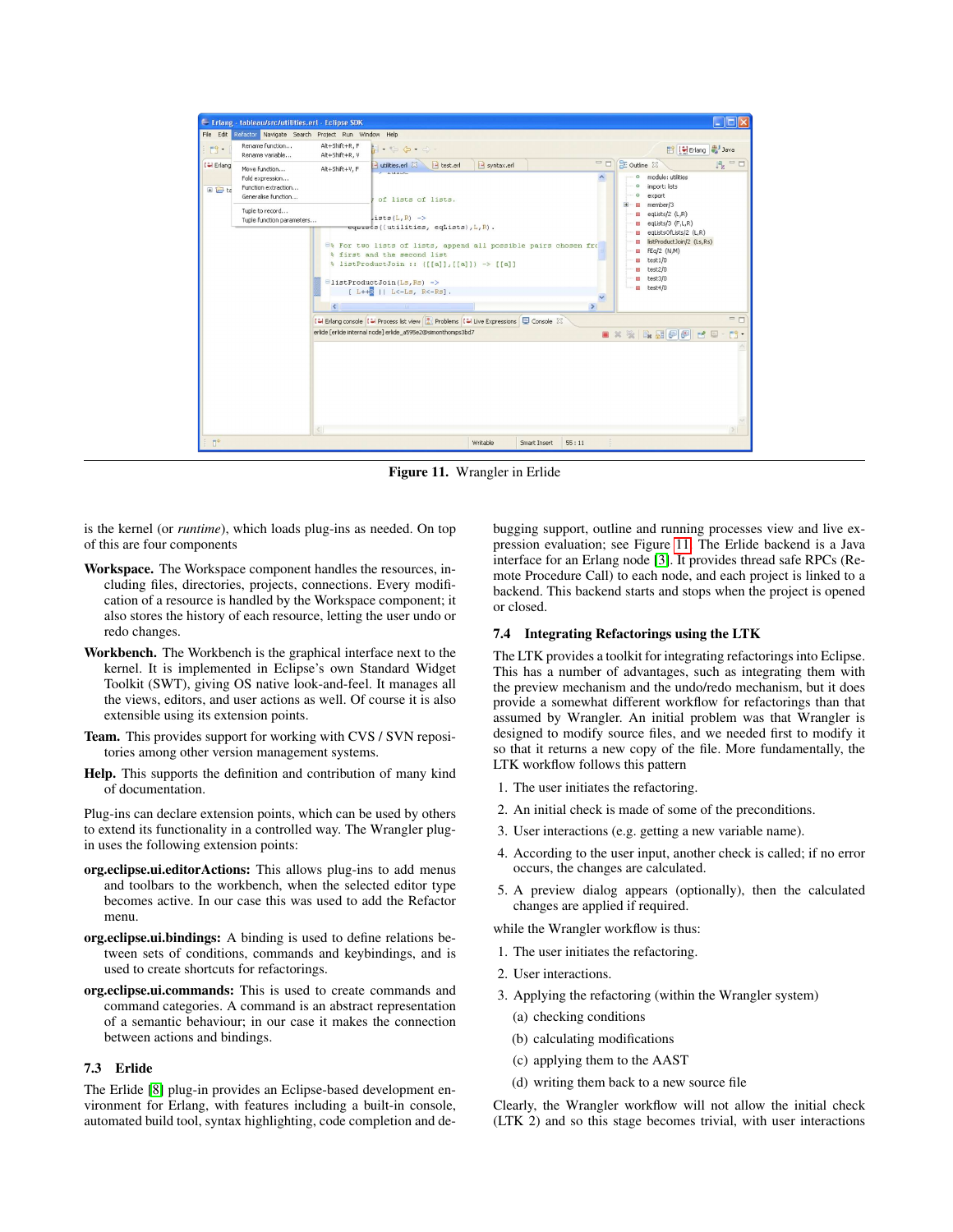<span id="page-10-1"></span>(LTK 3) preceding the call to Wrangler (LTK 4). This call will generate a new source file, from which a set of differences, calculated using an open source 'diff' tool, can be generated, as required by LTK 4. This 'diff' set forms the input for the final stage (LTK 5).

<span id="page-10-6"></span><span id="page-10-2"></span>This correspondence gives a high-level overview of the way that a number of refactorings, such as*renaming functions and variables*, and *tupling of arguments*, can be integrated into Erlide and Eclipse. We next turn to some of the difficulties presented by the integration exercise.

#### <span id="page-10-9"></span>7.5 Integration challenges

<span id="page-10-7"></span>The model presented in the last section allows information to be gathered prior to any further processing, and this supports certain kinds of refactoring as discussed above. However, others require a more fine grained interaction. This includes *function generalization* and *folding expressions against function definitions*,which we discuss now.

<span id="page-10-8"></span><span id="page-10-5"></span>In function generalization, a user selects a sub-expression of the function body, provides a new parameter name, and once this is done the user will be prompted by Wrangler for further confirmation in the case that the expression contains free variables or potentially causes a side-effect. This extra interaction is accommodated in the plug-in by means of Eclipse pop-up windows.

<span id="page-10-12"></span><span id="page-10-10"></span>Folding instances of a function body into a call to that function will in general result in multiple instances of that body, and so multiple requests to the user for confirmation. In order to integrate this, it was necessary to change the Wrangler workflow for this refactoring, to return all the candidates in a single step, then to be iterated through within Erlide.

<span id="page-10-11"></span><span id="page-10-0"></span>In both those cases, it was necessary to modify the refactoring to fit the LTK model of a refactoring. Some refactorings appear to go beyond the LTK model entirely. Any refactoring which modifies the files used by a system – such as renaming a module, or creating a new module by moving a definition to a non-existent module – cannot be accommodated in the LTK model.<sup>[1](#page-9-13)</sup>

<span id="page-10-15"></span><span id="page-10-13"></span>Other 'refactorings' – like clone detection – are not quite refactorings, and it would be artificial to include them in the LTK interface; we are currently investigating including them in a general 'search' interface.

#### 7.6 Reflections on Wrangler

<span id="page-10-4"></span>The LTK workflow presented in Section [7.4](#page-8-1) suggests that the architecture of Wrangler might be modified to fit more tightly into Eclipse. In particular, it would be possible to refactor the preconditions of refactorings into two parts.

- <span id="page-10-14"></span><span id="page-10-3"></span>• The first part could be checked independently of the user input: in the example of 'rename function' this might include checking that the current position of the cursor is on a function identifier.
- The second part will use the user input in our example the new name for the function – and check that, for instance, this name is not already used in the module, or imported from another module.

As we have noted earlier, the output of Wrangler after a refactoring is a new file, from which we calculate a 'diff' set; it would be possible to modify Wrangler to produce a 'diff' set directly. We aim to investigate these modifications in the months to come, and to continue our overall project to integrate Wrangler as tightly as possible into Eclipse and Erlide.

#### 8. Conclusions and future work

It is clear that as we look at more advanced refactorings – such as those involving wholesale transformation of data representations, or others which address inter-process communication – then more complicated analyses are required. Indeed, we would contend that for these more advanced transformations it is impossible to make them automatic, and that the role of the refactoring tool becomes one of a refactoring assistant, which can provide support for various aspects of the refactoring process, rather than a completely automated process. Perhaps this should be no surprise, as this is the case in machine proof, where theorem-provers and proof assistants co-exist, and there is more than a little in common between meaning-preserving refactoring and proof. We therefore expect that our work will take us towards more complex, user-driven, interactions.

We also see in the work that we report there is a substantial investment in infrastructure in any tool building of this sort. While it may not be evident from the high-level report of the Eclipse integration that we provided, the project report [\[26\]](#page-10-15) shows this was not a trivial, or even a straightforward exercise, and considerable work remains to be done. Nevertheless we expect to contribute our refactoring tools to the general Erlide project, which shows great promise.

On the same theme we and the team from Eötvös Loránd University hope to evolve a common infrastructure between our two systems, so that user can take advantage of the two in a seamless way. This common infrastructure will also allow us to test the two systems against each other.

The Kent team would like to acknowledge the support of the UK EPSRC in funding work on Wrangler, as well as support provided by Vlad Dumitrescu for his work on Erlide, the members of the Erlide development mailing list, and the members of the Eclipse JDT development mailing list for support provided in the port of Wrangler to Eclipse.

#### References

- [1] J. Armstrong, R. Virding, M. Williams, and C. Wikstrom. *Concurrent Programming in Erlang*. Prentice Hall, 1996.
- [2] R. Carlsson., Erlang Syntax Tools, [http://www.erlang.org/doc/](http://www.erlang.org/doc/apps/syntax_tools-1.5.5/) [apps/syntax\\_tools-1.5.5/](http://www.erlang.org/doc/apps/syntax_tools-1.5.5/).
- [3] D. Byrne. Integrating Java and Erlang. [http://www.theserverside.](http://www.theserverside.com/tt/articles/article.tss?l=IntegratingJavaandErlang) [com/tt/articles/article.tss?l=IntegratingJavaandErlang](http://www.theserverside.com/tt/articles/article.tss?l=IntegratingJavaandErlang).
- [4] E. Ciccarelli. An Introduction to the Emacs Editor. Cambridge, Massachusetts: MIT AI Lab., AIM-447, 1978.
- [5] E. Clayberg and D. Rubel. Eclipse: Building Commercial-Quality Plug-ins. Addison Wesley, 2006.
- [6] T. Corbat, L. Felber and M. Stocker. Refactoring Support for the Eclipse Ruby Development tools. Diploma thesis, Univ. of Applied Sciences, Rapperswil, Switzerland, 2006.
- [7] Eclipse project. <http://www.eclipse.org/>.
- [8] Erlide. <http://erlide.sourceforge.net/>.
- [9] M. Fowler, *et. al. Refactoring: Improving the Design of Existing Code*. Addison-Wesley, 1999.
- [10] L. Frenzel. The Language Toolkit: An API for Automated Refactorings in Eclipse-based IDEs. Eclipse Magazin, 2006.
- [11] L. Gorrie. Distel: Distributed Emacs Lisp (for Erlang). In *The Proceedings of Eighth International Erlang/OTP User Conference*, Stockholm, Sweden, November 2002.
- [12] S. Holzner. Eclipse. O'Reilly, 2004.
- [13] Z. Horváth et al. Refactoring Erlang Programs. http://plc.inf.elte.hu/erlang/
- [14] H. Li, C. Reinke, S. Thompson. Tool support for refactoring functional

<sup>&</sup>lt;sup>1</sup> The Eclipse Java refactoring systems allows these file changes, but note that it was implemented prior to the definition of the LTK.